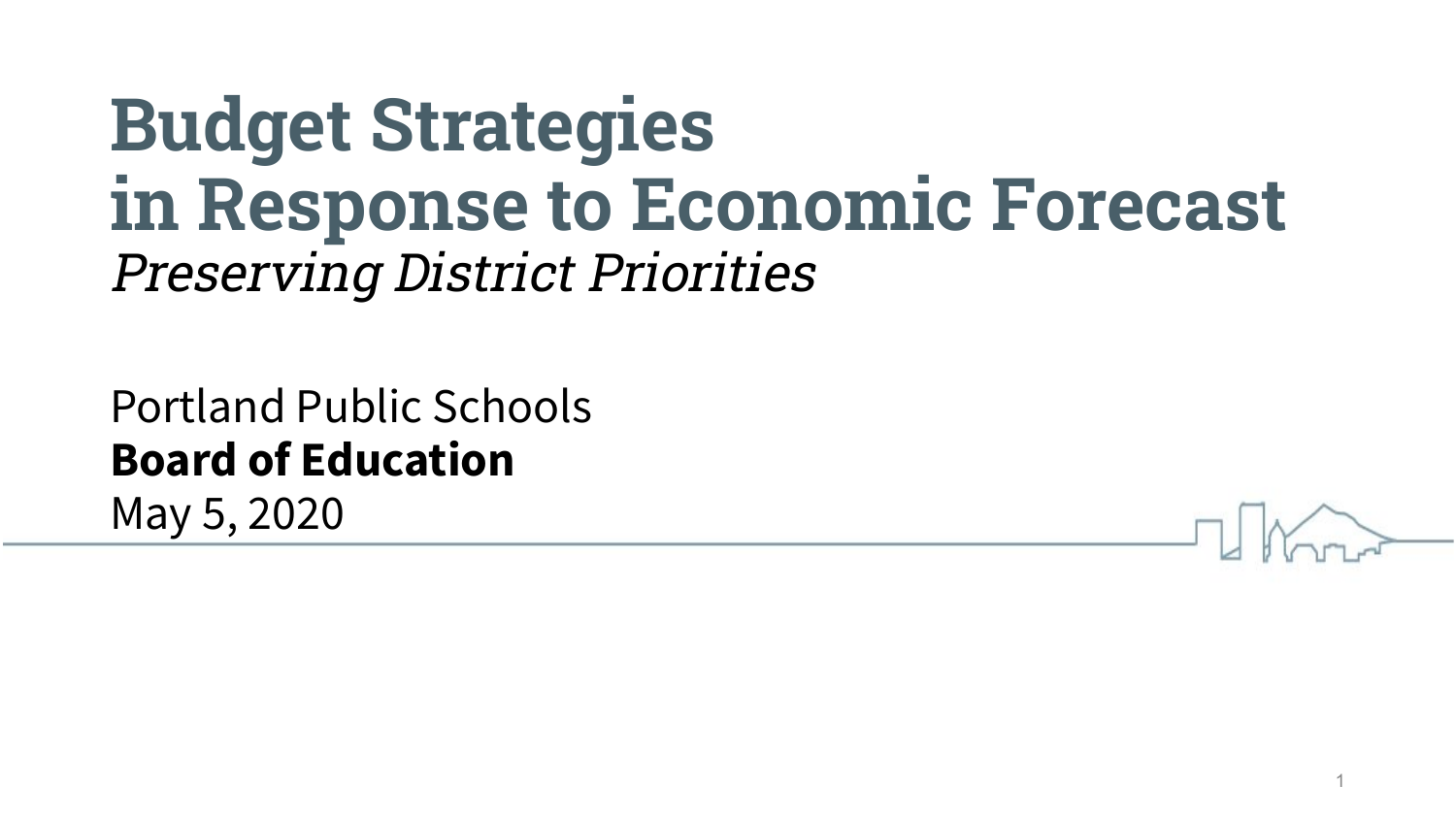



## **Our Budget Outlook, Two Months Ago**

- **General Funds** projected at current service level
- **Local Option Tax** of \$99M annually, passed by voters at 72%, to support 900 FTE providing direct instruction to students
- **Measure 98** full-funding of \$11M to support high school & CTE programming
- **Student Investment Account** with \$39M available; application submitted early
- **Bond 2020** initial planning for continued investments in safety, security, and school modernizations
- **Bond Sale\*** (April) resulted in \$68M in additional revenue for capital projects

\*Closed on the remaining \$441m of 2017 voter-approved bond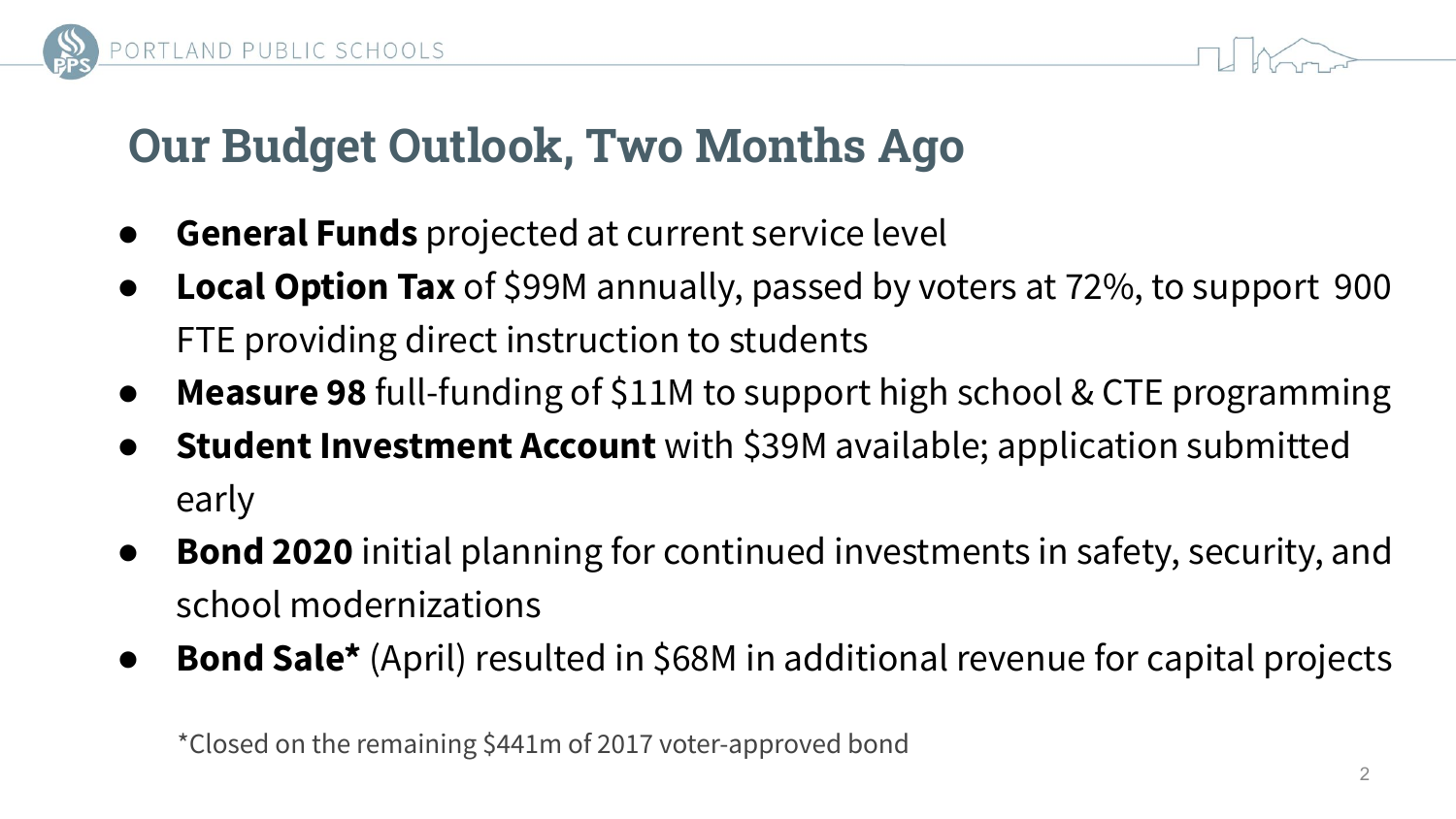



#### **Measure 98: High School Student Success Plan**

Measure 98 for 2020-21 was projected at \$11 Million to establish or expand:

- Career and technical education programs
- College-level educational opportunities for students
- Dropout-prevention strategies in high schools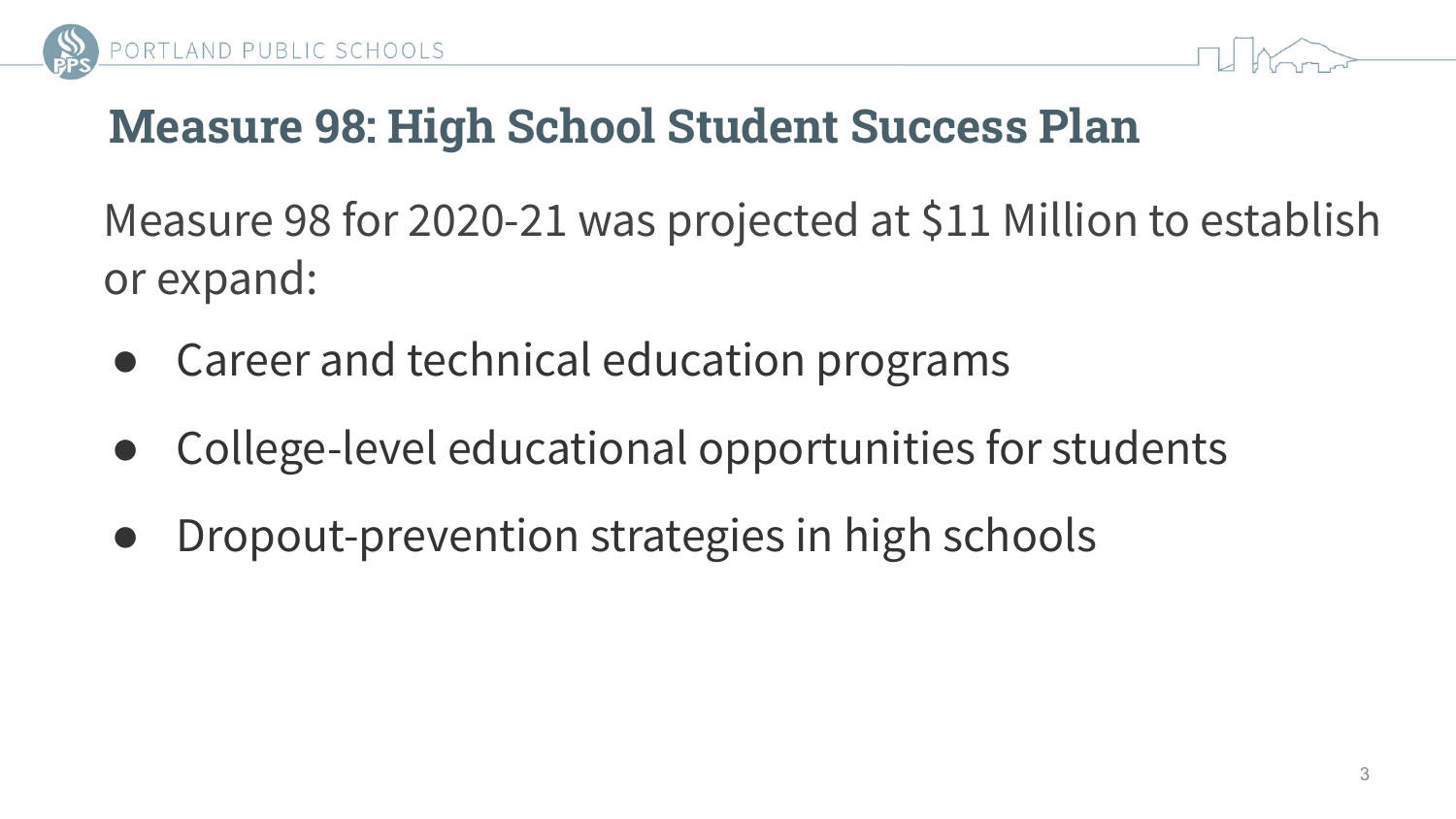



#### **Student Investment Account**

PPS SIA Funding for 2020-21 was projected at \$39 Million, to support:

- Increased **academic supports** and targeted interventions for our most vulnerable and historically underserved students
- Increased **social emotional, mental** and **behavioral health** supports
- More optimal **student-teacher ratios & class sizes** across many grade levels
- Expansion of **elective courses** at comprehensive middle schools and K-8's
- More equitable access to **arts education**, especially in historically underserved school communities
- **Culturally specific student & family supports** and expanded community partnerships
- **Curriculum** materials & **Professional Development** for educators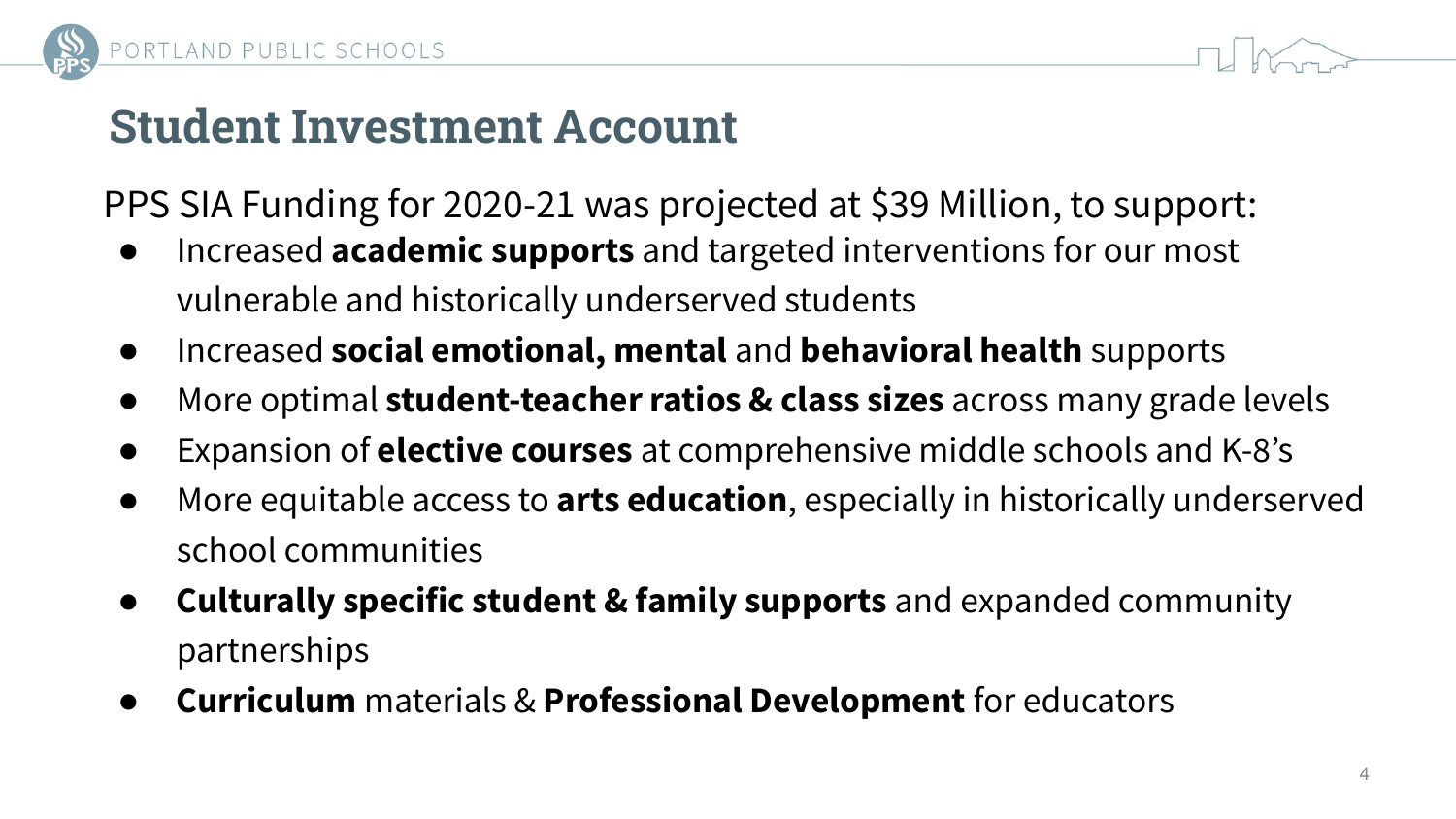



## **Current Services During Pandemic**

#### **Supporting our Students & Families**

- **Distance Learning:** developed and implementing PPS-HD plan per Governor's Executive Order in response to school closure
- **Curriculum:** materials continuously available, online and in hard copy
- **Seniors**: focus on supporting 12th graders meeting graduation requirements
- **Special Education** and **Migrant Ed Students**: specialized supports
- **Technology**: over 15,000 laptops distributed, and Internet access provided to 700 students needing access
- **Nutrition**: over 300,000 meals provided to students at 15 Hub sites
- **First Responder Childcare:** Rieke open for healthcare professionals needing child care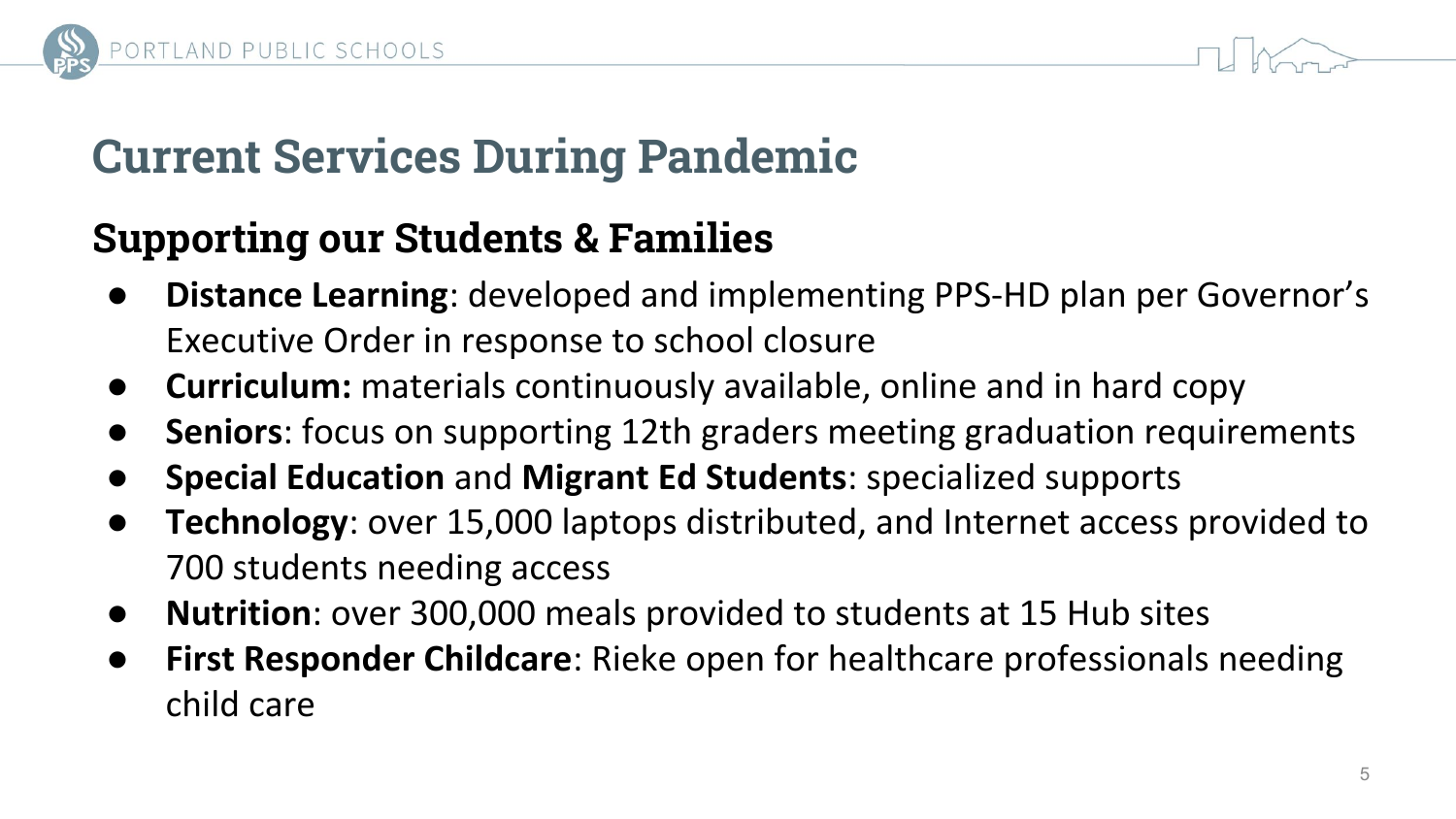



## **New Budget Reality in State of Oregon and for PPS**

State School Fund Budget: \$9.00 Billion or 38%

## Each \$1 Billion Loss in State Revenue = \$30 Million Loss in PPS State School Fund Revenue

Salary and benefits are approximately 80% of PPS budget

This magnitude of a budget shortfall will require elimination of positions across the system with significant impacts in classrooms.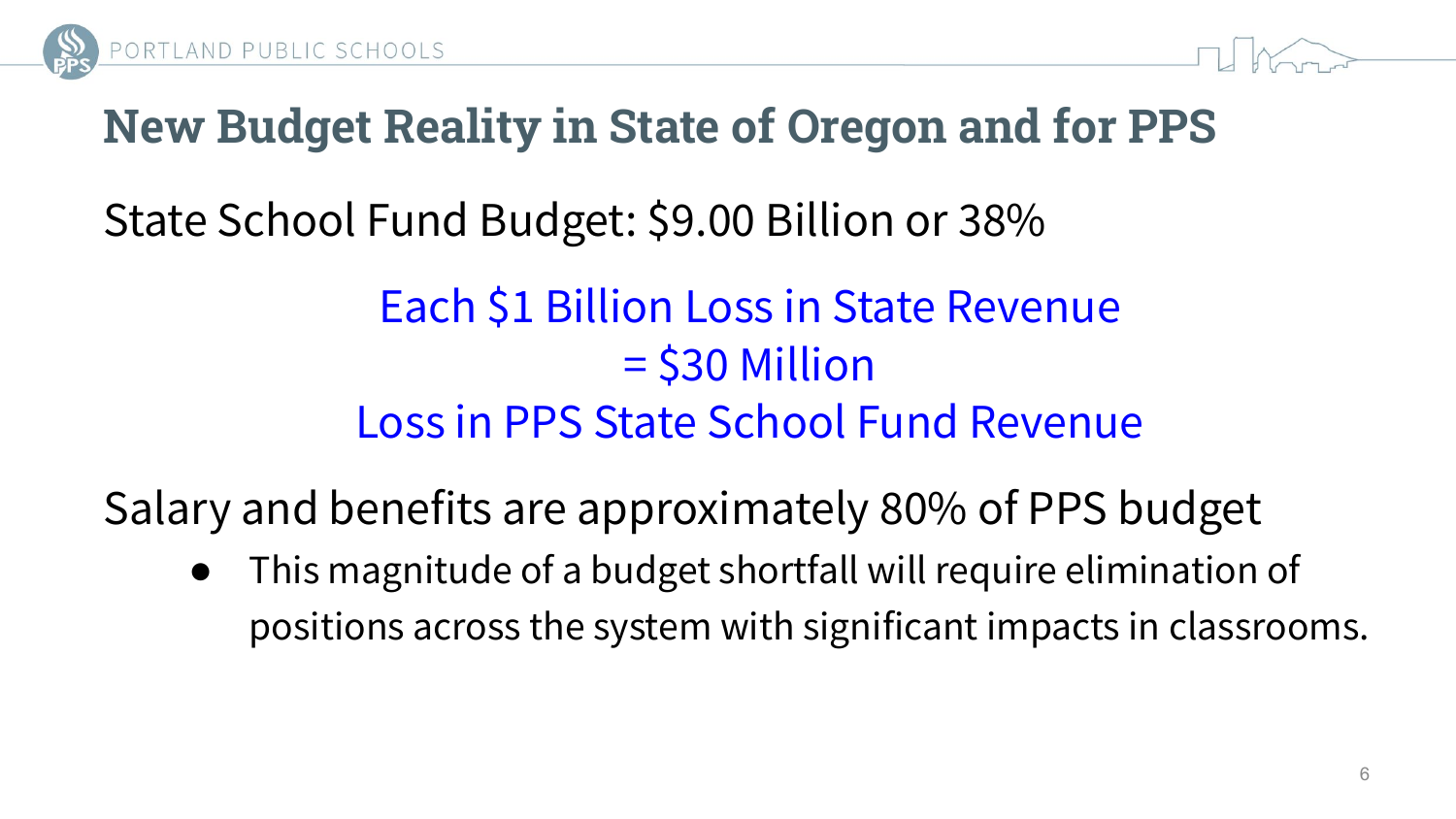



## **Our Response to Upcoming Negative Budget Outlook:**

Cost-Cutting Measures already in place:

- Purchasing restrictions
- Scaling back on year-long contracts
- Travel ban
- Hiring freeze

Additional cost cutting strategies...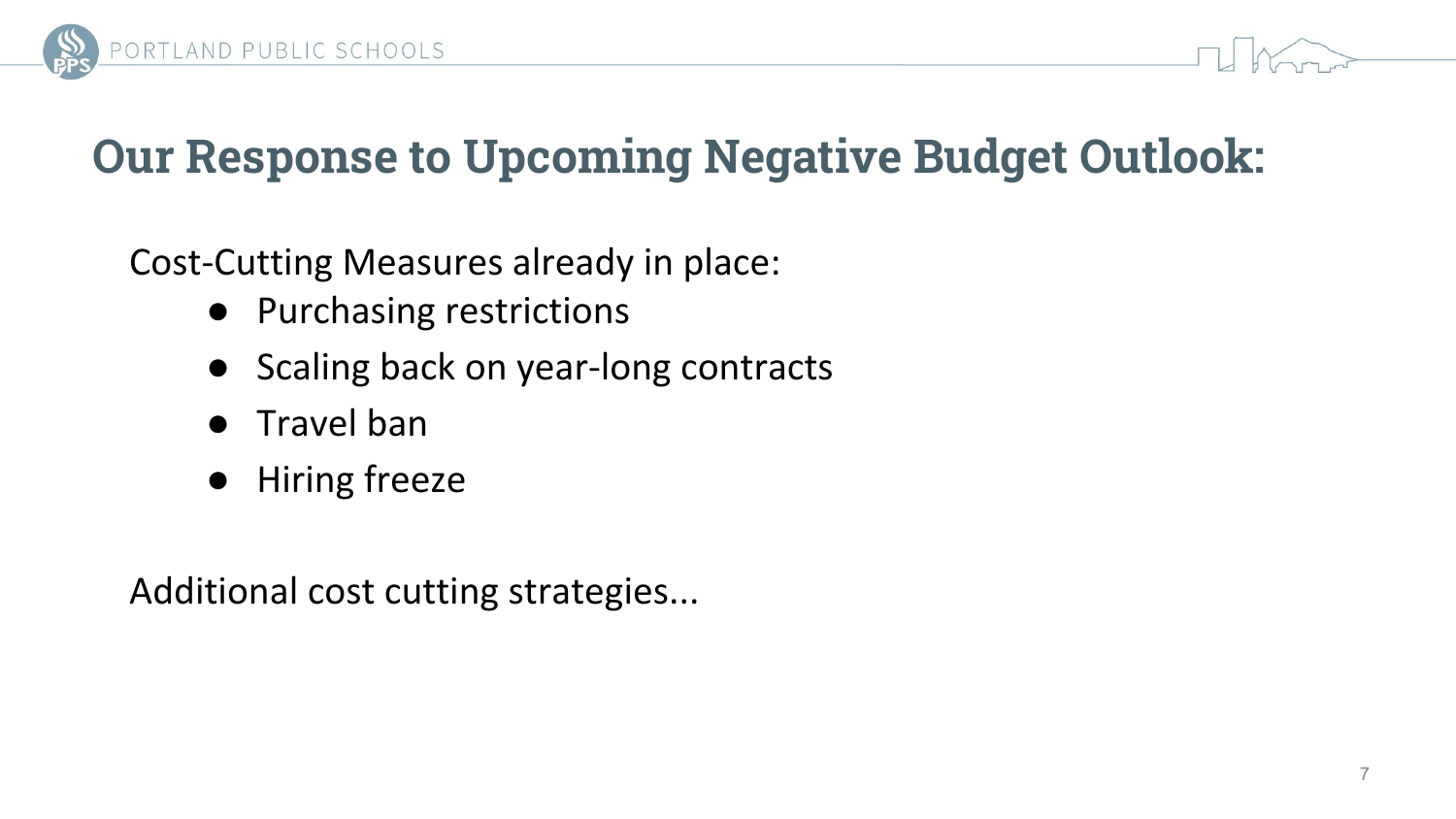

## **"Partial Furlough" - Close on Fridays through End of July**

#### **● For students:**

- Home-based distance learning Monday through Thursday.
- Add *3 inclement weather days* June 8, 9, 10 for student instruction.

#### **● For families and staff:**

○ District offices are open Monday through Thursday through end of school year and most of summer.

#### **● For district budget and State of Oregon:**

- Federal funds through CARES Act returned to Oregon taxpayers and state economy *now* (expires July 31).
- Preserves about 20% of district salary costs *now* for use in 2020-21.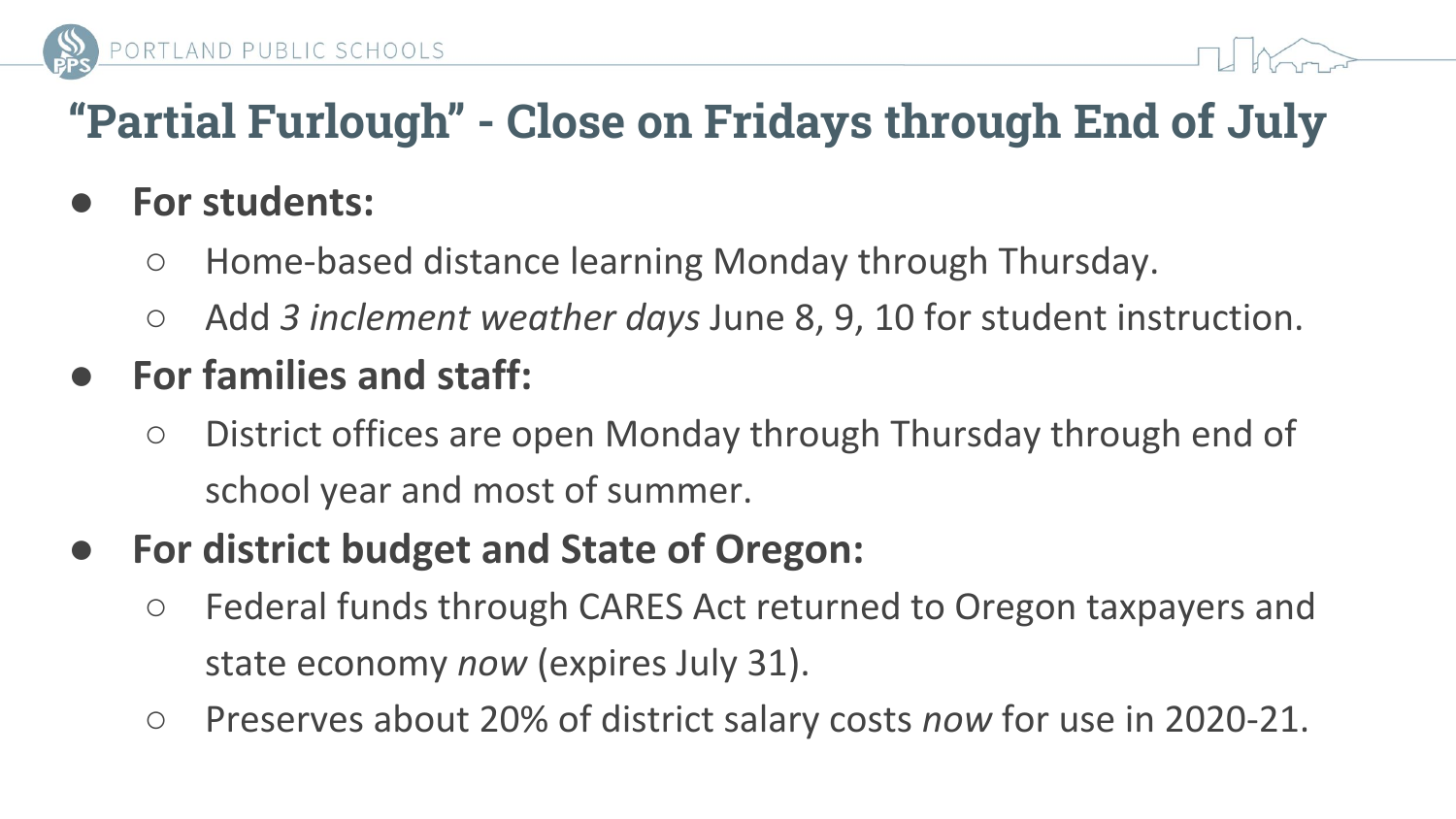



# **Implications for Student Instructional Time**

- Adding previously scheduled "inclement weather make-up days" of June 8, 9, and 10 as part of this furlough plan results in a net loss of only two instructional days for students this spring.
- Two fewer distance learning days now  $=$  at least \$10 million in budgetary benefits and fewer classroom impacts in 2020-21.